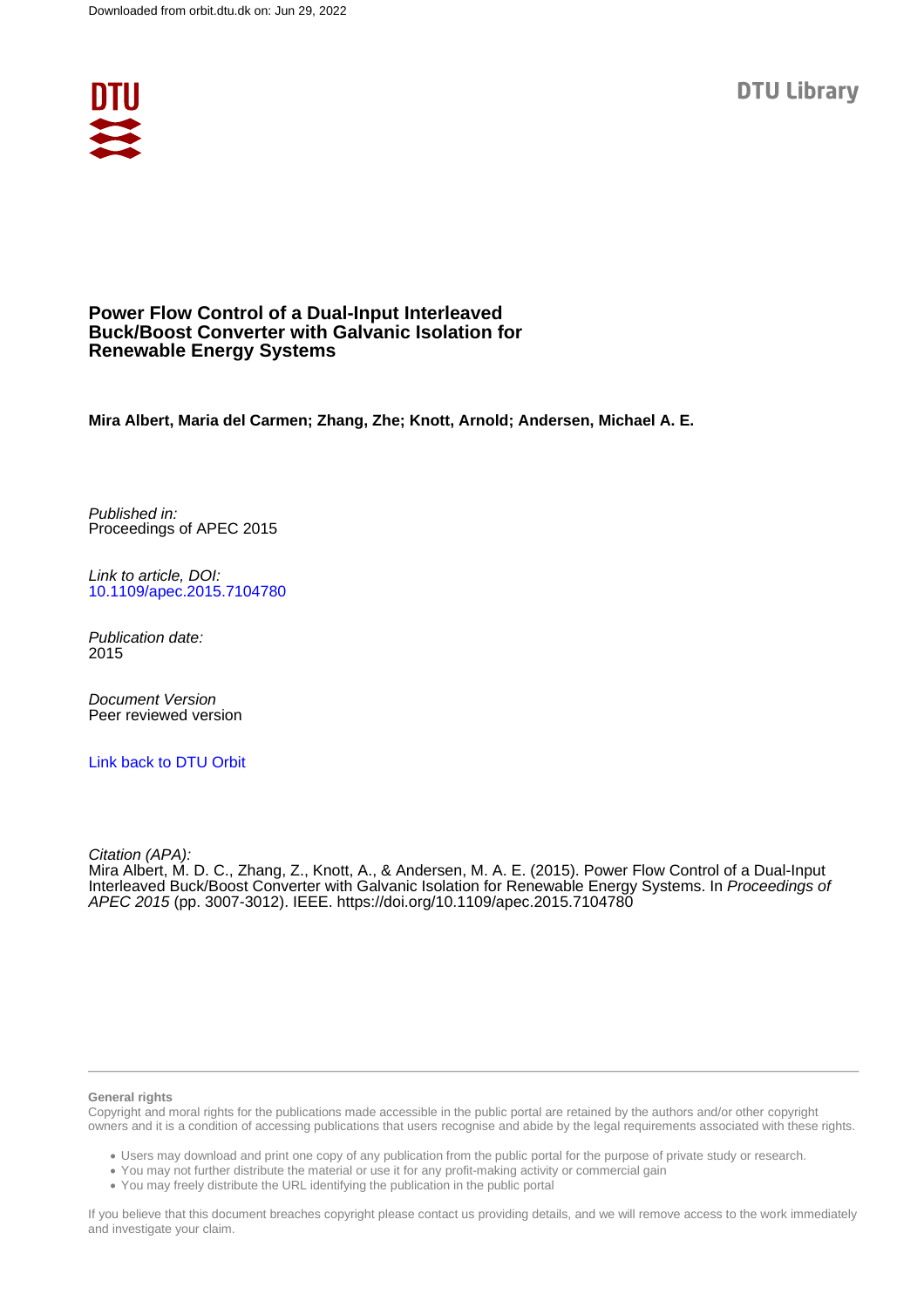# Power Flow Control of a Dual-Input Interleaved Buck/Boost Converter with Galvanic Isolation for Renewable Energy Systems

 Maria C. Mira, Zhe Zhang, Arnold Knott, Michael A. E. Andersen Dept. Electrical Engineering Technical University of Denmark Oersteds Plads, 349. Kongens Lyngby, Denmark mmial@elektro.dtu.dk zz@elektro.dtu.dk akn@elektro.dtu.dk ma@elektro.dtu.dk

*Abstract***— DC microgrids or nanogrids have attracted increasing research interest in recent years. Therefore, as a critical component, dc-dc converters with multiple inputs are required. In this paper, a dual-input interleaved buck/boost converter is proposed and its corresponding power flow control methods are analyzed and designed accordingly. Furthermore, the design guidelines are discussed. Finally, in order to verify the validity of this study, the measurement results are presented.** 

*Keywords—Dual-input; isolated; interleaved buck/boost; renewable energy systems; energy storage; power flow control.* 

#### I. INTRODUCTION

Renewable energy sources have become an important part of energy production. The application of clean and renewable energy sources, such as wind energy, solar energy and hydrogen, in dc microgrids or nanogrids has been a focus in academia and industry [1], [2], [3]. However, due to intermittent feature of wind and solar sources, wind power and photovoltaic (PV) systems need energy storage units to balance electricity generation and consumption within a power system, which has a high wind/solar energy penetration. In order to fulfill various system requirements, many hybrid system configurations and converter topologies have been proposed and investigated as reviewed in [4]. In order to combine several input power sources two approaches are usually adopted: multiple-converter systems and multiple-port systems. On the one hand, multiple-converter systems are formed by connecting the input sources by individual dc-dc converters. This system configuration offers some advantages such as easier implementation of the power management and control scheme. However, it presents the disadvantage of higher number of components and, consequently, low power density and high cost. On the other hand, multiple-port or multiple-input converters (MIC) [5], [6], [7] have recently been introduced and have attracted increased research interest. In these topologies, the common characteristic is the shared output stage by the different input ports, reducing the cost by reducing the number of components, and increasing the system efficiency and power density. However, the control and power management system tend to become more complex. Some of the proposed MIC do not allow bidirectional operation [8], [9], as the input ports are completely decoupled, and therefore they cannot be used in systems requiring of energy storage units.

Systems interconnecting a renewable energy source and an energy storage unit are usually known as dual-input converters or three-port converters (TPC) [10], [11]. In such a system, the mismatch power is handled by the energy storage unit, which will absorb the surplus energy at light load and will supply the energy deficit at heavy load conditions. Therefore, different power flows can take place depending on the power of the renewable energy source and load consumption.

Based on the previous research [12], in this paper, a dualinput interleaved buck/boost converter with galvanic isolation is proposed. The schematic of the circuit topology is presented in Fig. 1. The proposed converter consists of two interleaved bidirectional buck/boost converters, one transformer, an ac inductor and one full-bridge diode rectifier. Switches  $S_1$  and  $S_2$ , as well as *S*3 and *S*4, have complementary gate signals with a deadband. The ac inductor, *L*ac, is the power interface element between the two inputs and the output port. In order to decouple the two power inputs as well as to effectively regulate the output voltage, a duty cycle plus phase-shift control strategy [13], [14] is adopted. The duty cycle of the primary side switches is used to control the power flow between the two independent sources, i.e. *V*in1 and *V*in2. The phase-shift angle between the middle points of the interleaved half-bridges is employed to regulate the output voltage accordingly. Compared to the topologies investigated in [13] and [15], for the proposed converter, due to the absence of output inductors, there is neither freewheeling current nor reactive power transferring back and forth to the power input. Therefore, higher conversion efficiency than other investigated solutions can be expected.



Fig 1. Topology of the interleaved Buck/Boost converter.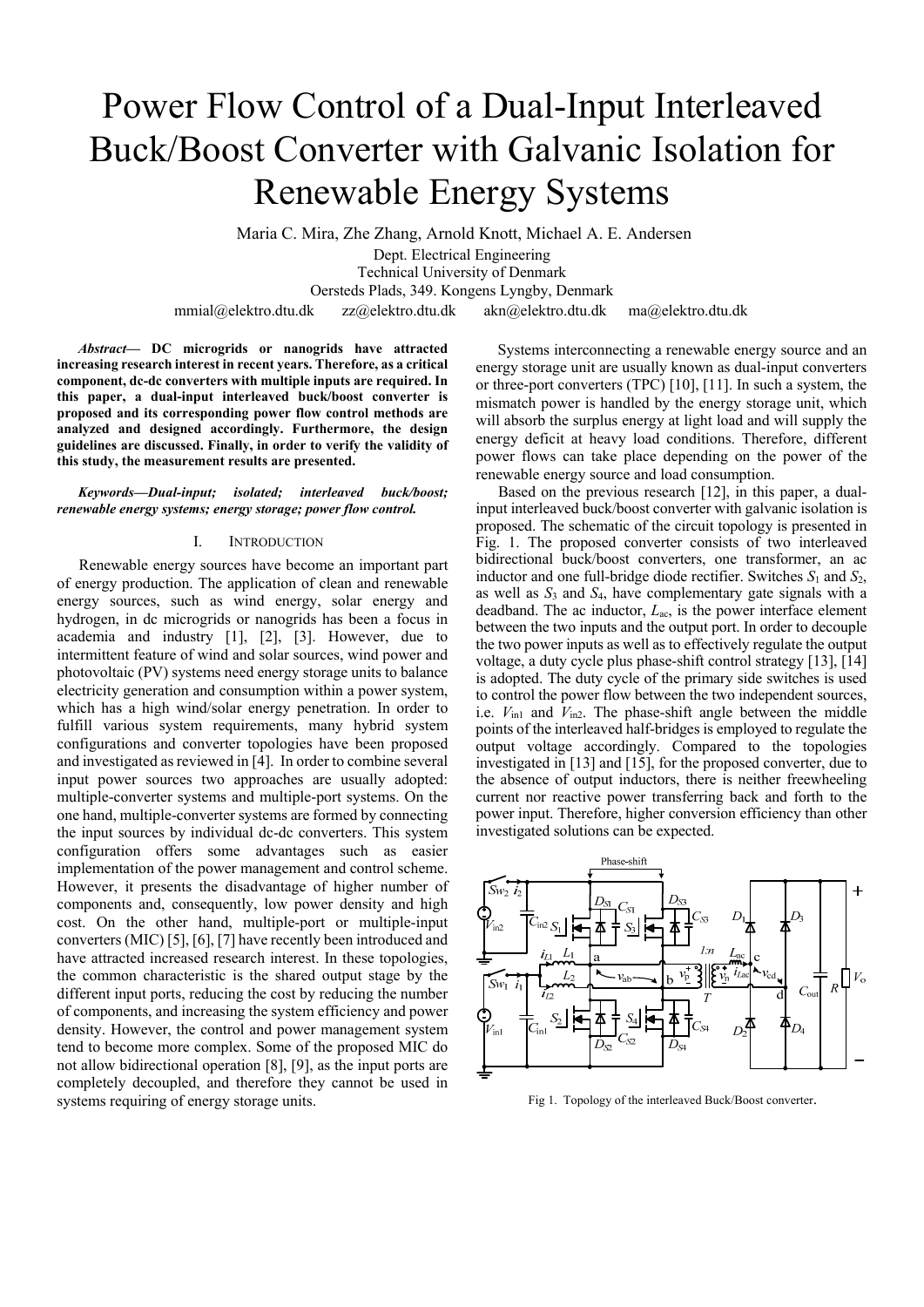# II. POWER FLOW REGULATION AND CONTROL

Different power flows can occur subject to the input power and load consumption. The converter will operate in dual input (DI) mode when the load power is higher than the available input power, so the battery has to deliver the extra required energy. The converter will operate in dual output (DO) mode when the input power is higher than the load power and the battery has to store the excess energy. The system can also operate in single input single output (SISO) mode, when power transfers between the inputs or from one of the inputs to the output port. According to the control variable and the direction of the power flow, the proposed converter can operate in different modes as explained below.

#### *A. Duty cycle control mode*

Power transfers only between the two inputs  $V_{\text{in1}}$  and  $V_{\text{in2}}$ , and there is no power delivered to the output. The duty cycle, *D*, is the control parameter while the phase-shift angle  $\varphi$  is kept at  $\pi$ . In this mode, the voltage relationship of  $V_{\text{in1}}$  and  $V_{\text{in2}}$  can be expressed accordingly,

$$
V_{in2} = \frac{V_{in1}}{(1 - D)}
$$
 (1)

where *D* is the duty cycle of the low side switches *S*2 and *S*4.

# *B. Phase-shift control mode*

One input is completely powered off and only the other input supplies power to the load. Based upon the typical operating waveforms, which are depicted in Fig. 2, the output power in this mode can be calculated as,

$$
P_o = \frac{2 \cdot (2V_{in1} - V_o) \cdot V_{in1}}{f_s \cdot L_{ac}} \cdot \left(\frac{\varphi}{2\pi}\right)^2 \qquad (0 < \varphi < \pi) \tag{2}
$$

where  $\varphi$  is the phase-shift angle of  $S_2$  and  $S_4$ .

# *C. Duty cycle plus phase-shift control mode*

Switches  $S_{w1}$  and  $S_{w2}$  are turned on and both of the inputs can deliver power to the load. In order to decouple the two inputs effectively as well as regulate the output voltage accurately, both the duty cycle and the phase-shift angle are used as the control variable. Therefore, the power flowing between the inputs and the power delivered to the load are controlled by *D* and *φ*, respectively.



The typical operating waveforms are shown in Fig. 3 where  $\varphi/2\pi$  < min [*D*, (1 – *D*)]. The equivalent circuits in each time interval are presented in Fig. 4. During the first subinterval, shown in Fig. 4 (a), switches *S*2 and *S*3 are conducting and switches  $S_1$  and  $S_4$  are off. The upper point of the transformer,  $V_a$ , is zero and the voltage applied to the transformer primary side is negative and determined by the input voltage source  $V_{\text{in2}}$ . The inductor current  $i_{Lac}$  flows to the load through diodes  $D_2$ and  $D_3$  During time interval  $t_1$  to  $t_2$  switch  $S_3$  turns off and  $S_4$ turns on, as shown in Fig. 4 (b). The voltage applied to the transformer is clamped at zero and the inductor current discharges through diodes  $D_2$  and  $D_3$  to the output. The equivalent circuit during time interval  $t_2$  to  $t_3$  is shown in Fig. 4 (c). The voltage on the transformer is still clamped to zero and the energy to the load is supplied by the output capacitor. At time  $t_3$ , switch  $S_2$  turns off and switch  $S_1$  turns on. The voltage applied to the transformer is positive and determined by *V*in2. At the secondary side, the power is transferred to the load through diodes *D*1 and *D*4. It can be observed that the phase-shift determines the time interval from  $0 \sim t_1$  and the duty cycle defines the time interval from  $0 \sim t_3$ . The output power can be calculated as shown in (3).

$$
P_o = \begin{cases} \frac{m(m-1)V_o^2}{L_{ac}f_s} \cdot \left(\frac{\varphi}{2\pi}\right)^2, & \frac{\varphi}{2\pi} \le \min[D, 1-D] \\ \frac{m(m-1)V_o^2}{L_{ac}f_s} \cdot D^2, & D < \frac{\varphi}{2\pi} < 0.5 \\ \frac{m(m-1)V_o^2}{L_{ac}f_s} \cdot (1-D)^2, & 1-D < \frac{\varphi}{2\pi} < 0.5 \\ m = \frac{nV_{ab}}{V_{cd}} = \frac{nV_{in1}}{(1-D)V_o} = \frac{nV_{in2}}{V_o} \end{cases}
$$
(4)

From (3), it can be noticed that the phase-shift angle can only regulate the output power if the condition shown in (5) is satisfied.

$$
\frac{\varphi}{2\pi} > 1 - D \quad (D > 0.5) \text{ and } \frac{\varphi}{2\pi} > D \quad (D < 0.5)
$$
 (5)

On the other hand, when the converter is supplied with a constant input voltage and connected to a constant resistive load, changing the phase-shift angle will lead to a variable *m*. In this condition, the output voltage varies as a function of phase-shift angle and the duty cycle as shown in Fig.5.



Fig. 2. Operating waveforms in phase-shift control mode. Fig. 3. Operating waveforms in duty cycle plus phase-shift control mode.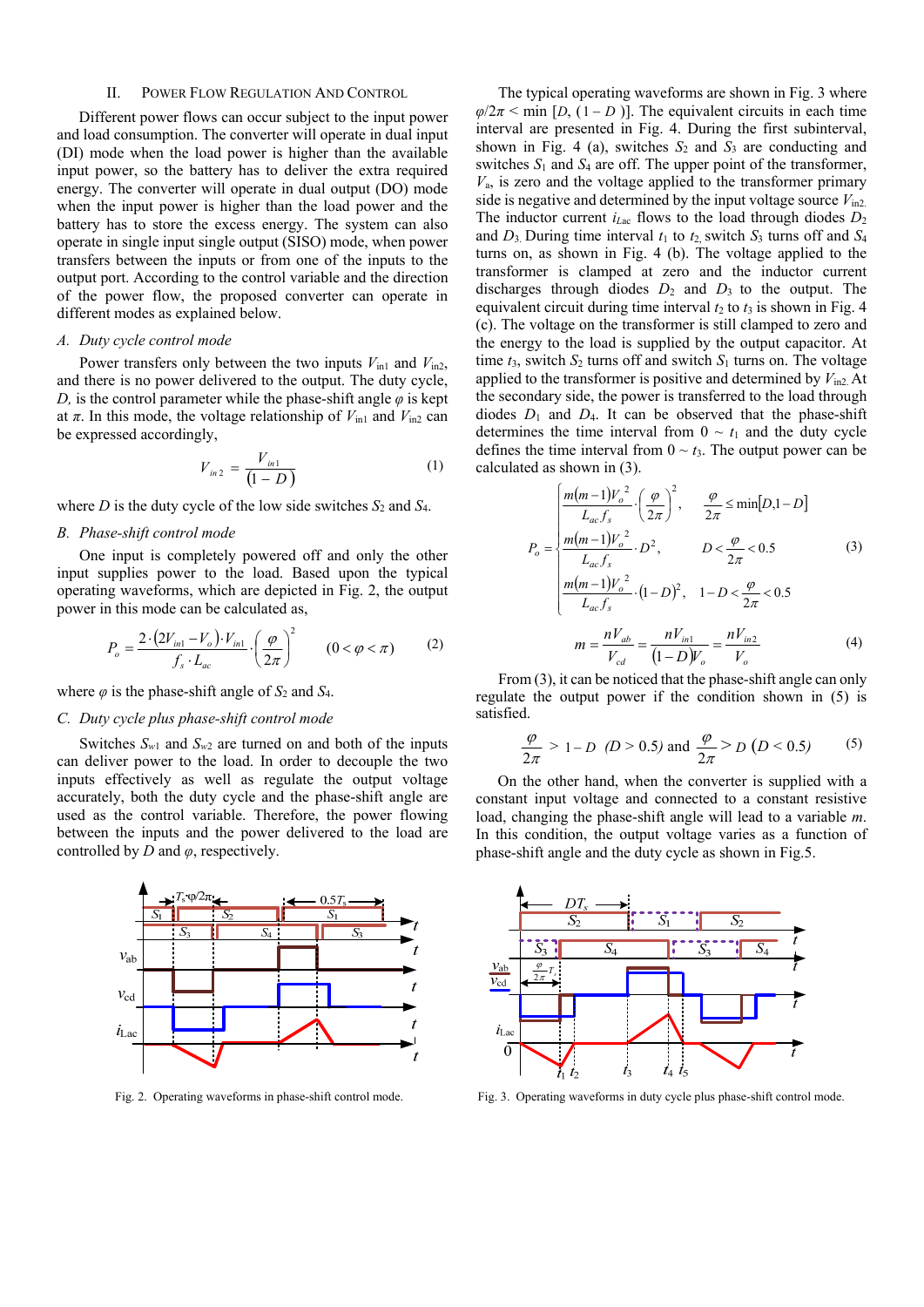

Fig. 4. Equivalent circuits in duty cycle plus phase-shift control mode. (a) Interval  $[0 \sim t_1]$ , (b) interval  $[t_1 \sim t_2]$ , (c) interval  $[t_2 \sim t_3]$ , and (d) interval  $[t<sub>3</sub>~t<sub>4</sub>]$ .

#### III. DESIGN GUIDELINES

#### *A. No-reactive power operation*

In order to achieve the operation without reactive power, which means ac current  $i$ <sub>Lac</sub> and voltage  $v_{cd}$  are in phase, the inequality below must be satisfied.

$$
\frac{(1-D)^2 \cdot V_o}{nV_{in1}} = \frac{(1-D) \cdot V_o}{nV_{in2}} \ge \frac{\varphi}{2\pi}
$$
 (6)

#### *B. Soft-switching constraints*

To ensure operation of zero voltage switching (ZVS) at turn on, current flowing through MOSFETs  $S_1 \sim S_4$  must be negative when the corresponding MOSFET is triggered. Therefore, the voltage across the MOSFET is clamped by the forward biased voltage of its body diode. As the waveforms shown in Fig. 3,



and *D*.

where  $\varphi/2\pi < (1 - D)$  and  $D > 0.5$ , when the input  $V_{\text{in1}}$  provides power to the load, the MOSFET *S*2 in the leading half-bridge cannot operate under ZVS. However, MOSFET *S*4 in the lagging half-bridge can achieve ZVS if the constraints depicted in Fig. 6 are satisfied. Due to the operation principle of buck/boost converters, the high side switches  $S_1$  and  $S_3$  can operate under ZVS inherently.

# *C. Current stress over switches*

Due to the absence of output inductors, the MOSFETs always switch off the current at its peak. Consequently, the current stress is relatively high, which leads to high switching losses. On the other hand, when  $V_{\text{in1}}$  provides power to the load, the current stress has imbalanced distribution among the power MOSFETs.

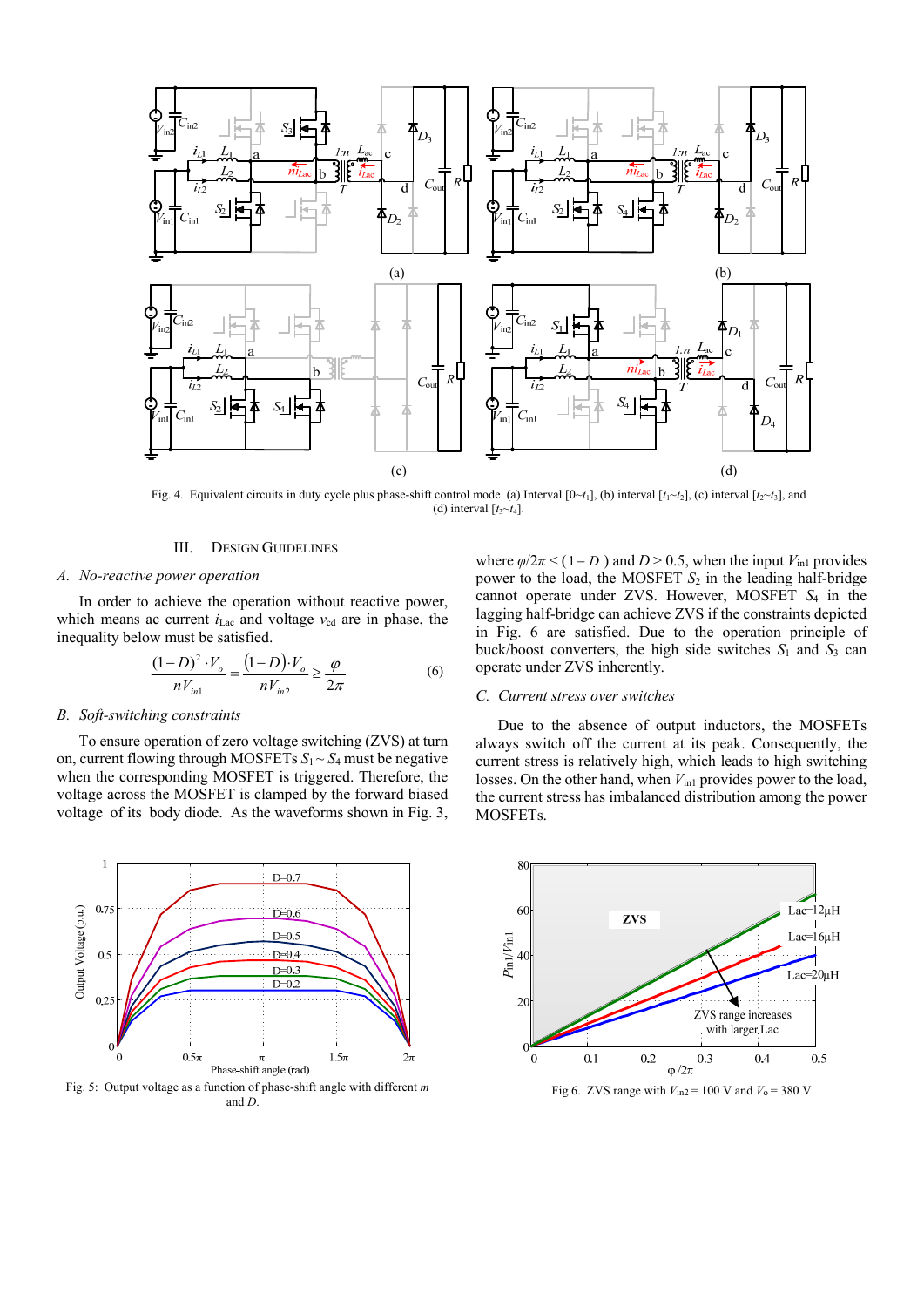

Fig 7. Block diagram of energy/power management and control.

#### *D. Energy / power management and control*

 In order to control the power among the two inputs and the load, the block diagram of the designed power management and feedback controller is shown in Fig. 7. The output regulation loop is employed to regulate the load voltage by the phase-shift angle  $\varphi$ . Assuming  $V_{\text{in1}}$  is the renewable energy source such as fuel cell or photovoltaic, its power is controlled by the duty cycle *D*. The power from the other input  $V_{\text{in2}}$  as an energy storage unit, for example a battery or a super capacitor bank, can be controlled dependently. The energy management and control scheme can be summarized in the following way. On the one hand, if both of the input sources are available, the multi-terminal switches are set to control the input power of the renewable source, i.e. by a maximum power point tracking (MPPT) algorithm, and the storage unit will compensate for the power difference automatically. On the other hand, if the renewable energy source is not available, i.e. during night time in the case of solar energy, the multi-terminal switches are set to control the power of the energy storage unit. Finally, the state of charge (SOC) of the energy storage can be regulated as well. If the SOC of the energy storage is below its maximum, the multi-terminal switches are set to  $P_{\text{in2}}$ ,  $V_{\text{in2}}$  and  $I_{\text{in2}}$  and the storage unit is charged by  $V_{\text{in1}}$  until it reaches its maximum SOC. At this moment, switch  $S_{w2}$  will be turned off and the load will be supported only by the renewable source  $V_{\text{in1}}$ .

# IV. EXPERIMENTAL RESULTS

 To verify the theoretical analysis above, an experimental prototype of the dual-input interleaved buck/boost converter has been constructed. The transformer is implemented with planar magnetics as it can be observed from the laboratory prototype shown in Fig. 8. The system specifications and the components used in the prototype are presented in Table 1. MOSFETs  $S_1 \sim S_4$  are driven by gate drivers IR2110. The current at the input and output ports are measured with Hall effect current transducers LEM LA55-P, LA25-NP, respectively. The sensed signals are low pass filtered to avoid noise at the inputs of the analog-to-digital converter (A/D). A 32 bit digital signal processor (DSP) TMS320F28035 is used to generate the corresponding PWM gate signals and phase-shift angle. The used control law is an assembly (ASM) function included in the library API for Piccolo B (C2803x). This control law implements a digital controller named 2P2Z optimized for minimal time delay calculation. The A/D converter is triggered when the PWM1A counter register is equal to zero, the sampled value is then given to the 2P2Z controller and the corresponding duty cycle and/or phase-shift values are calculated as a function of the reference, the sampled values and the digital controller parameters.

 In order to test bidirectional capability of the input ports, the set-up is configured to simulate the behavior of an energy storage unit, i.e. a super capacitor or battery bank. This is carried out with a power supply parallel-connected with an electronic load configured in constant voltage (CV) mode.

 TABLE I SYSTEM SPECIFICATIONS AND COMPONENTS

| Input voltage                                    | $V_{\text{in1 max}}$ = 60 V      |
|--------------------------------------------------|----------------------------------|
|                                                  | $V_{\text{in2}}$ max =120 V      |
| Maximum output power                             | $P_{\text{out}}$ max = 1.5 kW    |
| $S_1 \sim S_4$                                   | IRFB4115 (150 V/104 A)           |
| $D_1 \sim D_4$                                   | HFA08TB60 (600 V/8 A)            |
| Transformer T                                    | 4:16, ELP64/10/50 Ferrite N87    |
| Inductors $L_1$ and $L_2$                        | 55 µH N41 gapped RM12 core       |
| Inductor $L_{ac}$                                | 20 µH Coilcraft 1228D            |
| Capacitors $C_{\text{in1}}$ and $C_{\text{in2}}$ | $2 \times 10$ µF 160 V WIMA MKP4 |
|                                                  | $3 \times 22$ µF 63 V AV MKT     |
| Capacitor $C_{\text{out}}$                       | $2 \times 10$ µF 700V VISHAY MKP |
| Switching frequency                              | $60$ kHz                         |
| Digital controller                               | <b>TMS320F28035 DSP</b>          |



Fig. 8. Experimental laboratory prototype.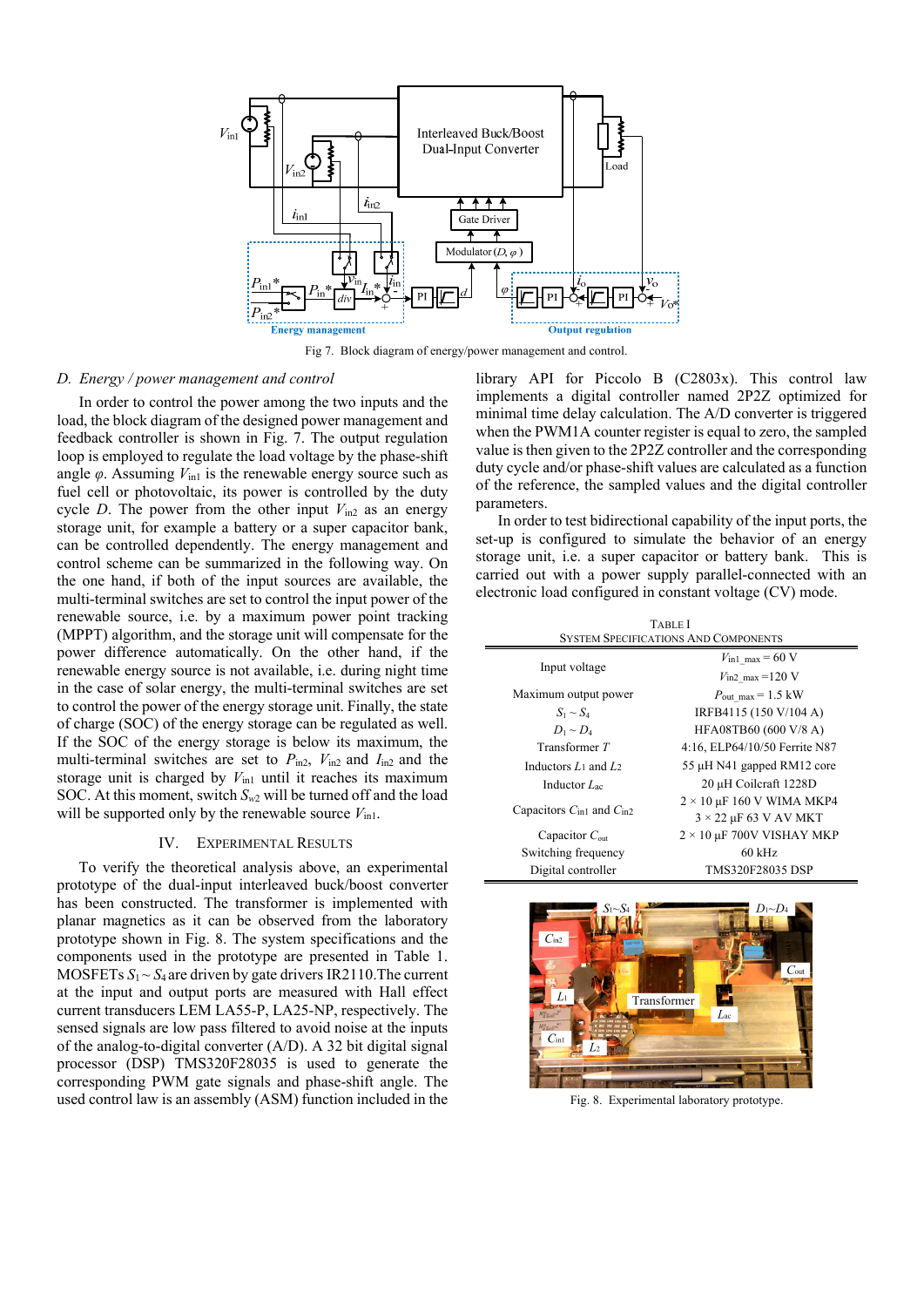Figure. 9 shows experimental waveforms of the voltages Vab and V<sub>cd</sub> toghether with the ac inductor current. It can be observed that the experimental waveforms can match their theoretical counterparts shown in Fig. 3.

 The performance of the implemented energy management system and control loops is verified by different experimental measurements. Fig. 10 to Fig. 15 show the input current of both of the converter input ports,  $I_{\text{in1}}$  and  $I_{\text{in2}}$ , in green and blue lines, respectively, as well as the load current, *I*o, in red. Fig. 10 shows a step change in the reference of the input current  $I_{\text{in}}$ <sub>1</sub> when the converter is operating in SISO mode and it changes to DO mode. At first, the current at the bidirectional port,  $I_{\text{in2}}$ , is zero and the load is supplied only by the renewable source  $P_{\text{in1}}$ . An increment in the available power makes the energy storage port to start absorbing the energy surplus, while the power at the output remains constant. Fig. 11 shows a step change in the reference of the input current  $I_{\text{in1}}$  when the converter is operating in DI mode. As it can be observed, in this mode both of the inputs are delivering power to the output. If a variation in the available power occurs, the power between the inputs is immediately balanced, while the power at the output remains constant. Fig. 12 and Fig. 13 show a load step when the converter operates in DI mode. If the input power of the renewable source is controlled, i.e. by a maximum power point tracking (MPPT) algorithm, and there is a request of energy by the load, the bidirectional port automatically compensates the load energy demand, while the input current of the renewable source is kept constant. In Fig. 12, at first the converter is working in SISO. When there is an energy demand from the load, the energy storage unit starts delivering power to the load, while the power of the renewable source is kept constant. In Fig. 13, the converter is operating in DI mode, so both of the input sources deliver energy to the output. When the energy demand at the load decreases, the power at the storage unit is compensated automatically and the load is supported only by the renewable source in SISO mode. In the same way, a load step is tested when the converter operates in DO mode. In this case, the renewable energy source is delivering power to both the output and the energy storage unit. When an increment or decrement in the energy required at the output occurs, the energy storage unit balances the energy while keeping the power of the renewable source constant. The results are shown in Fig. 14 and Fig. 15, respectively.



Fig. 9. Experimental waveforms of *V*ab, *V*cd and *i*Lac at duty cycle *D* = 0.7 and phase-shift angle  $\varphi$  = 0.8π. Time scale: 5μs/div.



Fig. 10. Step change in the reference of the input current  $I_{\text{in1}}$  during DO mode operation of the converter. Time scale: 1.6 ms/div.



Fig. 11. Step change in the reference of the input current  $I_{\text{in1}}$  during DI mode operation of the converter. Time scale: 1.6 ms/div.



Fig. 12. Load step forcing the converter operation to change from SISO to DI mode. Time scale: 3.2 ms/div.



Fig. 13. Load step forcing the converter operation to change from DI mode to SISO. Time scale: 3.2 ms/div.